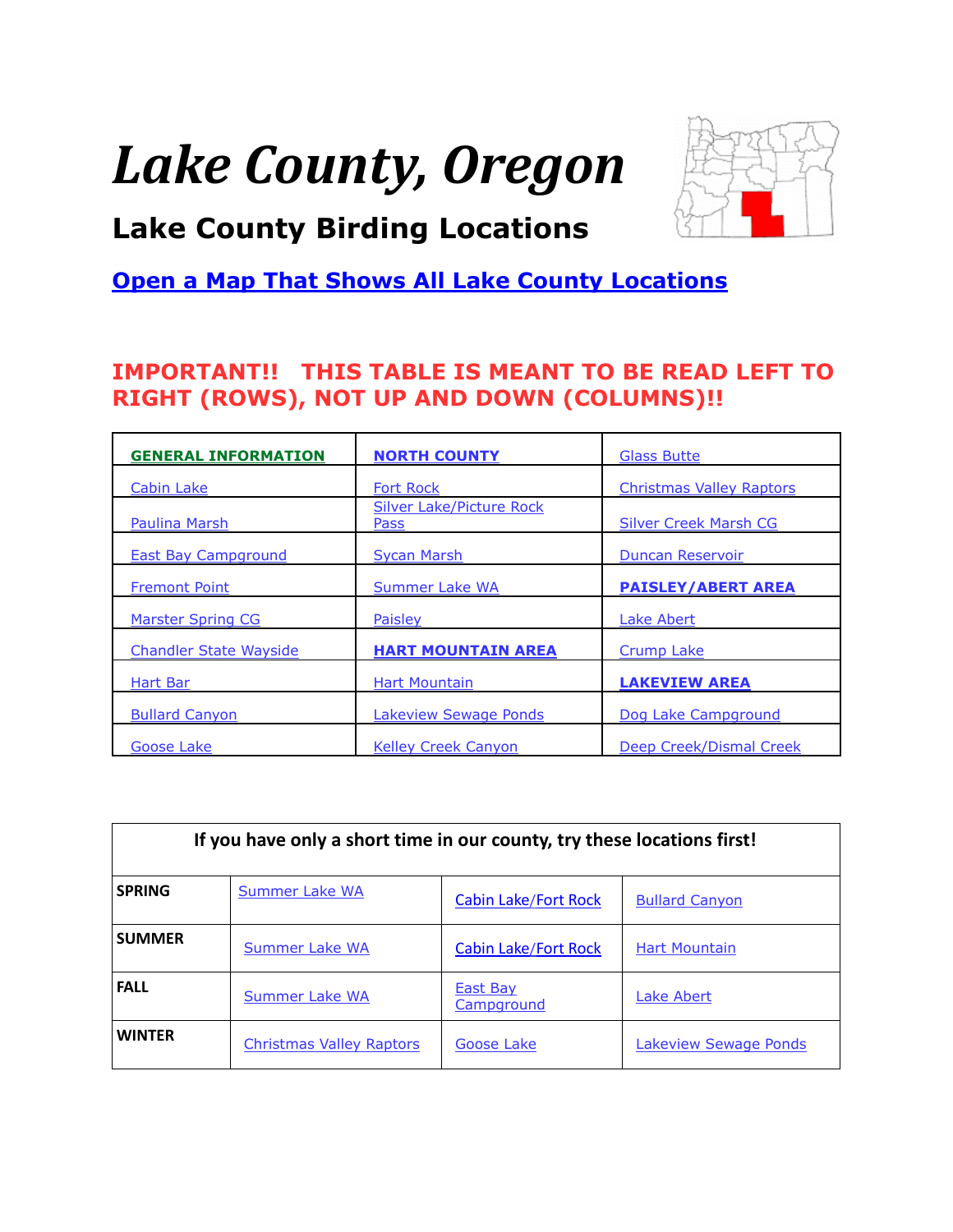<span id="page-1-0"></span>**Author**(s): Craig Miller, Scott Carpenter, Mike Denny, Chuck Gates, Dave **Trochlell** 

**County Seat**: Lakeview

**County Size**: 8,358 square miles

**High Elevation** : Crane Mountain (8,456 ft)

**Rarities** : Whooper Swan, Emperor Goose, American Black Duck, Least Bittern, Yellow Rail, Upland Sandpiper, Hudsonian Godwit, Curlew Sandpiper, Little Gull, White-winged Dove, Yellow-bellied Sapsucker, Costa's Hummingbird, Least Flycatcher, Eastern Phoebe, Yellow-throated Vireo, Plumbeous Vireo, Blue-headed Vireo, Yellow-billed Cuckoo, Blue Jay, Phainopepla, Scarlet Tanager, Hooded Oriole, Baltimore Oriole **Top County List** : Craig Miller (289) **Year List Record** : Steve Summers 1991 (241) **County Contact Person**: Email [Craig Miller](mailto:gismiller@gmail.com)

#### **[return to the top](#page-0-0)**

# <span id="page-1-1"></span>**NORTH COUNTY**

<span id="page-1-2"></span>**Glass Butte** *[return to the top](#page-0-0)* DeLorme (copyright 2001) Pg 76 B-4 DeLorme (copyright 2008) Pg 80 C-5 **geographic coordinates** 43°33'21.8"N 120°04'22.1"W [\(43.556062, -120.072817](https://www.google.com/maps/place/43°33)) [View A Google Map](http://maps.google.com/maps/ms?hl=en&ie=UTF8&msa=0&msid=108036481085398338899.0004788c445aaecac9f9d&ll=43.577406,-120.058937&spn=0.19798,0.528374&z=12)

#### [eBird Hotspot Checklist For Glass Butte](http://ebird.org/ebird/hotspot/L3295013?yr=all&m=&rank=mrec)

**Location, Habitat, and Birds:** Glass Butte is located 75 miles east of Bend on Hwy 20 and 55 miles west of Burns. You can access the butte from several locations, but a regular passenger car should stick to the main entrance on the east side of the butte. This high desert mountain is fairly under-birded as many pass it by on the way to Malheur N.W.R. Mountain Bluebirds are common in summer and sagebrush species such as Sagebrush Sparrow, Sage Thrasher, and Brewer's Sparrow are very common. Common Poorwill call at night and the various springs along the flanks of the mountain could hold anything, especially in migration. Greater Sage-Grouse breed in the area and Mountain Quail have been heard on the slopes. Snow Bunting has been found in winter but a good 4-wheel drive vehicle is recommended if you want to travel these roads in winter. Lazuli Bunting and Gray Flycatcher are here as well as Ash-throated Flycatcher. Take a little time to check this spot out the next time you go to Malheur N.W.R. and let the birding community know what you find.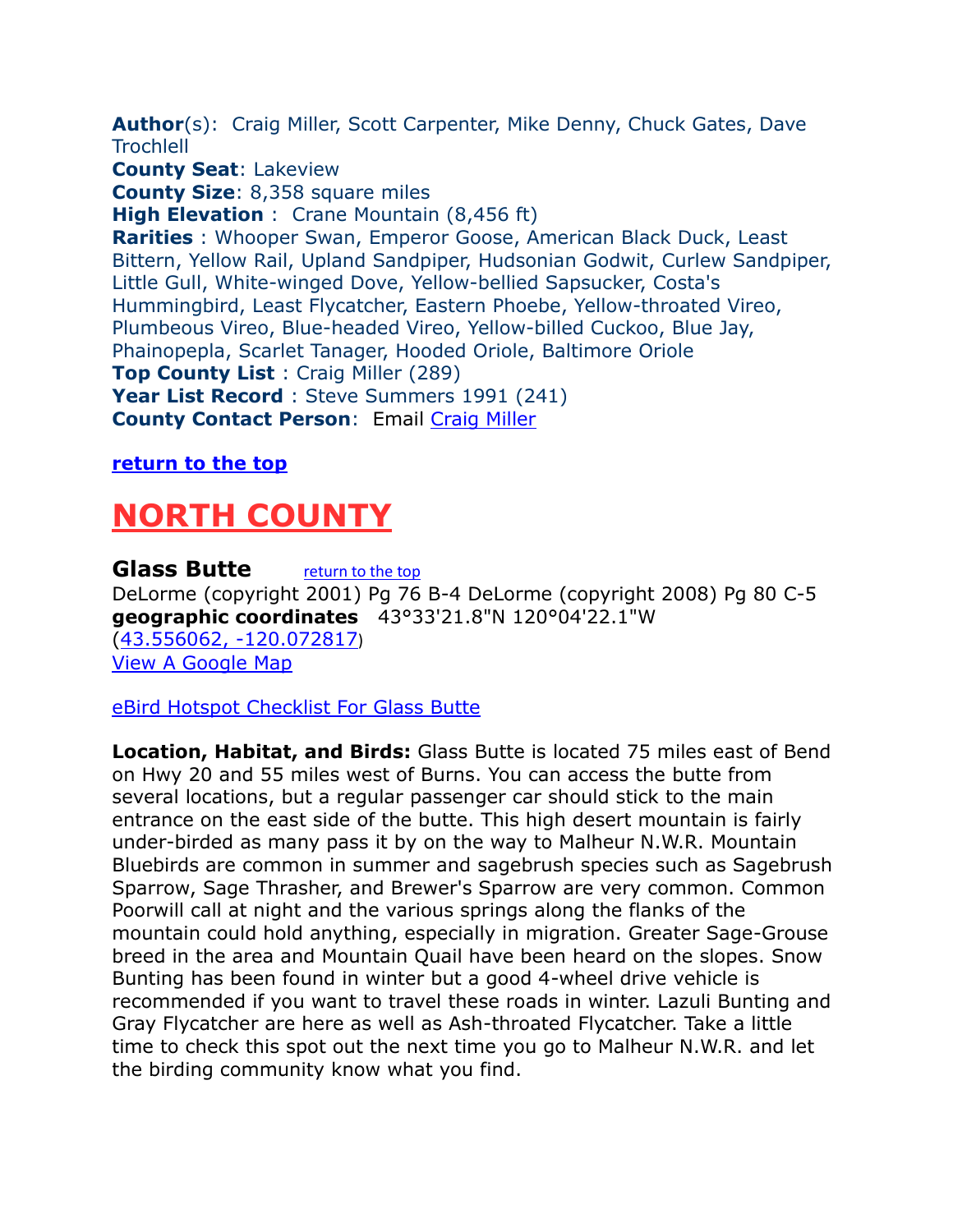#### <span id="page-2-0"></span>**Cabin Lake** [return to the top](#page-0-0) DeLorme (copyright 2001) Pg 39 A-8 DeLorme (copyright 2008) Pg 80 C-1 **geographic coordinates** 43 29' 26" N 121 03' 16" W (**Blind 1** [43.490852, -121.059828,](https://www.google.com/maps/place/43°29) **Blind 2** [43.489900, -121.059978](https://www.google.com/maps/place/43°29))

[View A Google Map](http://maps.google.com/maps/ms?hl=en&ie=UTF8&msa=0&msid=108036481085398338899.00046dea1ec3156efcb0d&ll=43.51868,-121.116028&spn=1.585375,4.22699&z=9)

[eBird Hotspot Checklist For Cabin Lake](http://ebird.org/ebird/hotspot/L1665567?yr=all&m=&rank=mrec)

**Location, Habitat, and Birds:** Go to the [Basin & Range Birding Trail.](https://web.archive.org/web/20120303232437/http:/www.basinrangebirdingtrail.com/map.php?c=lake) Click on the "Lake County Oregon" Link. Choose the "Maps" tool and open the Maps section. **Preferred Route**: Fort Rock is 65 road miles SE of Bend. From Bend, take Hwy 97 south to the community of La Pine. A mile and a half south of La Pine, take Hwy 31 east. Stay on this road for 29 miles and turn left (east) on Fort Rock Road. This will take you into the community of Fort Rock. From the town of Fort Rock [\(43.356141, -121.053807\)](https://www.google.com/maps/place/43°21), take Cabin Lake Road north for 9.5 miles (Don't miss a side trip to Fort [Rock\)](#page-2-1) to the Cabin Lake Ranger Station. Go just past the driveway to the ranger station and turn left on a dirt road. The road forks immediately. Stay left at the fork and follow the road around behind the ranger station (there are some large rocks in the road but careful driving allows most vehicles access). The first blind is easy to see from the parking area. A trail leads from the first blind to the second blind. The guzzlers are turned off during the winter to keep the sizable deer herd, that winters in the area, from drinking all the water and damaging the vegetation around the sites. The general time period the water is turned off is November 15 to early May.

<span id="page-2-1"></span>**Fort Rock** *[return to the top](#page-0-0)* DeLorme (copyright 2001) Pg 39 A-8 DeLorme (copyright 2008) Pg 80 D-1 **geographic coordinates** 43°21'22.1"N 121°03'13.7"W [\(43.356141, -121.053807](https://www.google.com/maps/place/43°21))

[View A Google Map](http://maps.google.com/maps/ms?hl=en&ie=UTF8&msa=0&msid=108036481085398338899.0004788c16c7ef7e7a053&ll=43.375109,-121.044617&spn=1.589142,4.22699&z=9)

[eBird Hotspot Checklist For Fort Rock](http://ebird.org/ebird/hotspot/L447375?yr=all&m=&rank=mrec)

**Location, Habitat, and Birds:** Fort Rock is 65 road miles SE of Bend. From Bend, take Hwy 97 south to the community of La Pine. A mile and a half south of La Pine, take Hwy 31 east. Stay on this road for 29 miles and turn left (east) on Fort Rock Road. This will take you into the community of Fort Rock. From the town, take Cabin Lake Rd. one mile north and turn left . Drive 0.75 miles to the entrance of the park and access to the rock. Open sagebrush and desert rock formations dominate this landscape. Sagebrush, Brewer's, and Vesper Sparrows are common. Prairie Falcons and White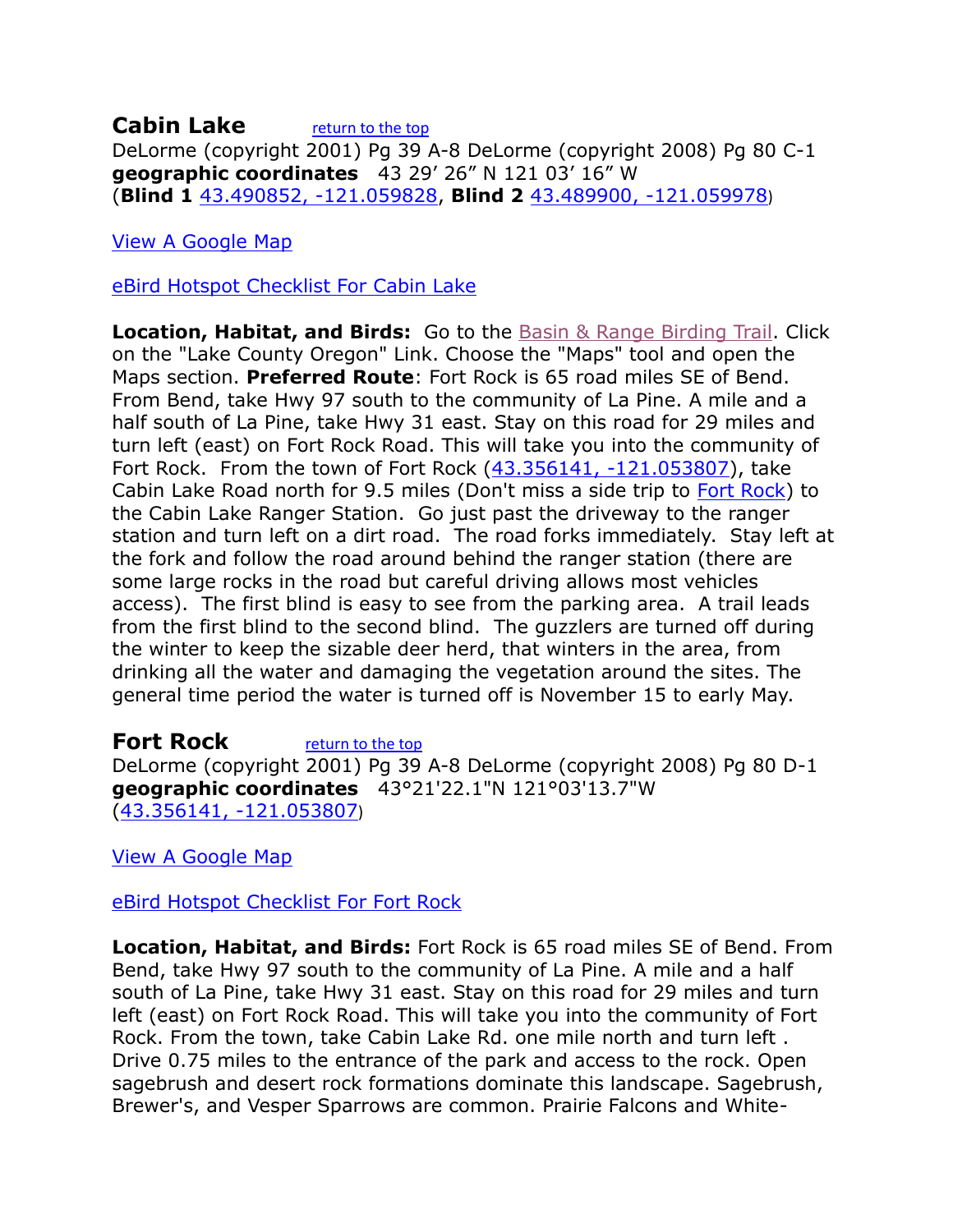throated Swifts nest in the rocks as do a regular pair of Barn Owls. Rock and Canyon Wrens are easy to find and Say's Phoebes are joined by Sage Thrashers around this area.

#### <span id="page-3-0"></span>**Christmas Valley Raptors** [return to the top](#page-0-0)

DeLorme (copyright 2001) Pg 39 C-7 DeLorme (copyright 2008) Pg 57 D-10 **geographic coordinates** 43°14'16.2"N 120°40'51.5"W [\(43.237840, -120.680960](https://www.google.com/maps/place/43°14))

#### [View A Google Map](http://maps.google.com/maps/ms?hl=en&ie=UTF8&msa=0&msid=108036481085398338899.00046dea5ea4fa6438564&ll=43.022722,-120.775452&spn=1.724818,4.216003&z=9)

**Location, Habitat, and Birds:** From Fort Rock, travel east on County Road 5-10/Fort Rock Road for 5.7 miles. Turn right (south) to remain on County Road 5-10/Fort Rock Road (going straight here on County Road 5-12 is an option. You will end up in the same location and it's only 4 minutes longer). Travel 10.2 miles and turn left (east) on County Road 5-14/Christmas Valley Road. Go 11.5 miles to Christmas Valley. You can take Old Lake Road south from here for 15 miles to Hwy 31 and then on to Summer Lake.

This is mainly a raptor route as it winds through farmland. Golden Eagle, Swainson's Hawk (Summer), Rough-legged Hawk (winter) and Prairie Falcon are joined by the more common raptors. Don't close your eyes to other birding possibilities. There is plenty of sage habitat along this route so look for Brewer's Sparrow, Sagebrush Sparrow and Sage Thrasher along your route. Horned Larks can be plentiful and you might get lucky and come upon Sage Grouse.

#### <span id="page-3-1"></span>**Paulina Marsh** [return to the top](#page-0-0)

DeLorme (copyright 2001) Pg 39 C-8 DeLorme (copyright 2008) Pg 80 E-1 **geographic coordinates** 43°09'09.1"N 121°02'08.3"W [\(43.152520, -121.035653](https://www.google.com/maps/place/43°09))

[View A Google Map](http://maps.google.com/maps/ms?hl=en&source=hp&ie=UTF8&msa=0&msid=108036481085398338899.000479fed52e7436f871a&ll=43.153102,-120.874329&spn=0.860586,2.108002&z=10)

[eBird Hotspot Checklist For Paulina Marsh](http://ebird.org/ebird/hotspot/L3315616?yr=all&m=&rank=mrec)

**Location:** Located just north of the small town of Silver Lake, this region is best birded in spring when water levels are high and vegetation levels are low. It's also a good winter raptor area. Travel south from Bend for 28 miles (through the town of La Pine) and turn east on Hwy 31. Go 47.5 miles to the small community of Silver Lake. Go past the school and turn left on County Road 5-13 (Picture Lane). Bird this road. The lake bottom (mostly farmland now) goes about seven miles. After that, the road opens into good sagebrush habitat and can be very productive for sagebrush species such as Sage Thrasher, Sagebrush Sparrow, and Brewer's Sparrow. It's also a very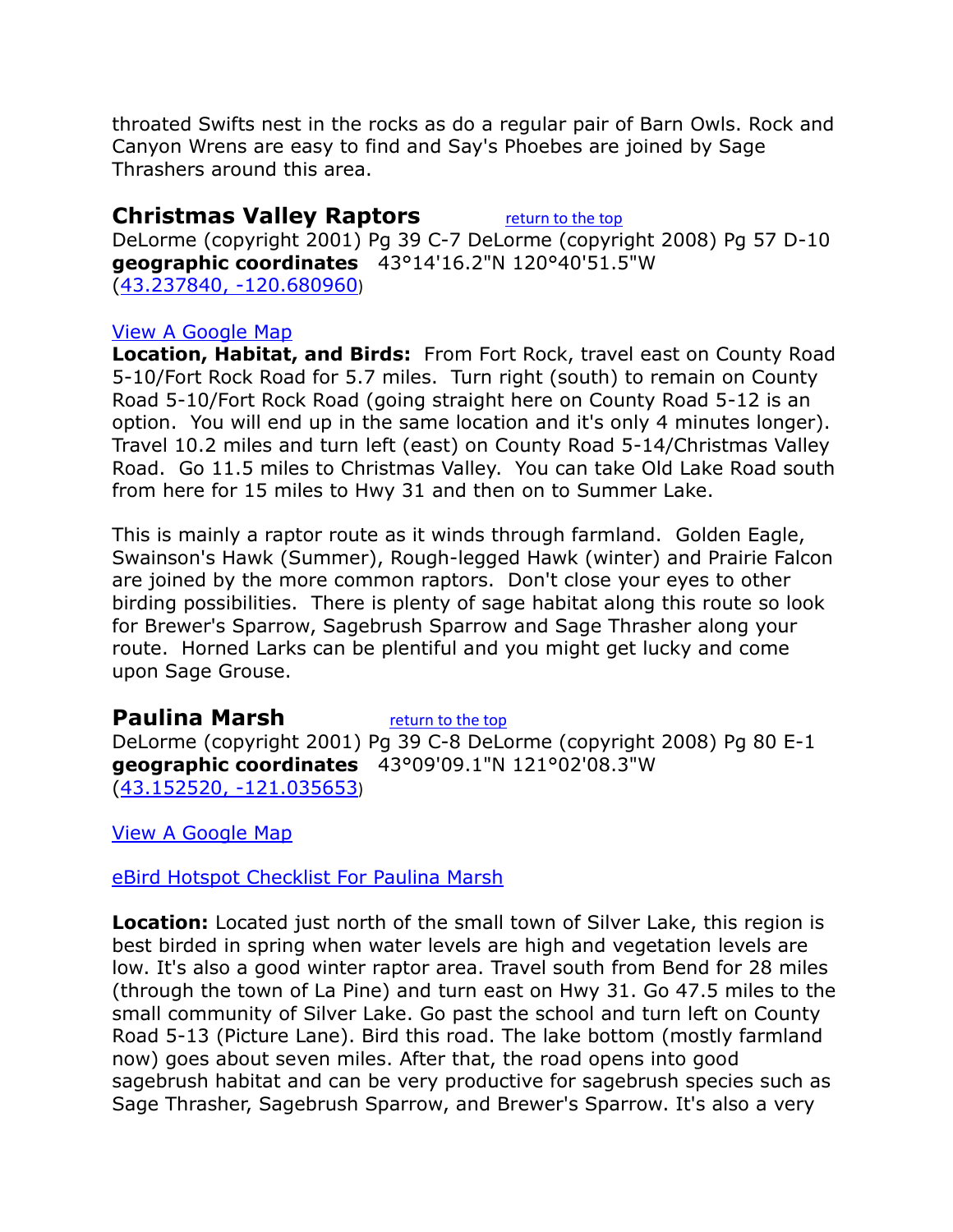productive raptor alley year round. This road will eventually end at Fort Rock if you want to go that far (16 miles). If not, return to Silver Lake and go east on Hwy 31 for a short distance and take the next road north (County Road 5-13A). Take this road 2.5 miles to the "T". Explore the left road which will dead end after about a mile. Return to the "T" and explore the right road to its end. Return to Hwy 31 the same way you came in.

**Habitat and Birds:** Marshy areas surrounded by wet farmland. There are some areas of dry alkali on the north end and dry sagebrush past that. Birds recorded in this area include Tundra Swan, Cinnamon Teal, Blue-winged Teal, White-faced Ibis, Ferruginous Hawk, Golden Eagle, Prairie Falcon, Sandhill Crane, American Avocet, Black-necked Stilt, Willet, Long-billed Curlew, Wilson's Phalarope, Western Kingbird, Savannah Sparrow, Brewer's Sparrow, Lark Sparrow, and Sagebrush Sparrow.

#### <span id="page-4-0"></span>**Silver Lake and Picture Rock Pass** [return to the top](#page-0-0)

DeLorme (copyright 2001) Pg 76 D-1 DeLorme (copyright 2008) Pg 80 F-2 **geographic coordinates** 43°07'40.3"N 121°02'52.7"W (Silver Lake [43.127869, -121.047978\)](https://www.google.com/maps/place/43°07) (PR Pass [43.046840, -120.796880\)](https://www.google.com/maps/place/43°02)

[View A Google Map](http://maps.google.com/maps/ms?hl=en&source=hp&ie=UTF8&msa=0&msid=108036481085398338899.000479fed52e7436f871a&ll=43.153102,-120.874329&spn=0.860586,2.108002&z=10)

#### [eBird Hotspot Checklist For The Silver Lake Forest Service Grounds](http://ebird.org/ebird/hotspot/L3039593?yr=all&m=&rank=mrec)

**Location:** The town of Silver Lake can be productive as it boasts many large trees. Check this area in winter for winter specialties. East of town, there are two roads that travel north. Both can be productive in spring for Sandhill Crane, curlews and raptors. The USFS Headquarters in Silver Lake is located on the west end of town. The grounds can be very productive in the spring and fall. Please do not go into the private areas as many people live, at least part-time here. There is an extensive cottonwood grove west of the main buildings which may produce migrants and vagrants. In winter, don't forget the cemetery on the east edge of town. Redpolls have been noted there.

Picture Rock Pass is located between Silver and Summer Lakes. This is the high ground that separates these two basins. Viewing is done from Hwy 31. Access to Winter Rim (high area above Summer Lake) is near the top of Picture Rock Pass at [43.046840, -120.796880.](https://www.google.com/maps/place/43°02) [Winter Rim](#page-6-1) is good for forest species and sports an annual **Blue-gray Gnatcatcher** population in the Mountain Mahogany patches.

**Habitat and Birds:** Wetlands and dry sagebrush. Birds seen in this area include White-faced Ibis, Northern Harrier, Wilson's Phalarope, Forster's Tern, Long-eared Owl, Western Scrub Jay, Pinyon Jay, Mountain Chickadee,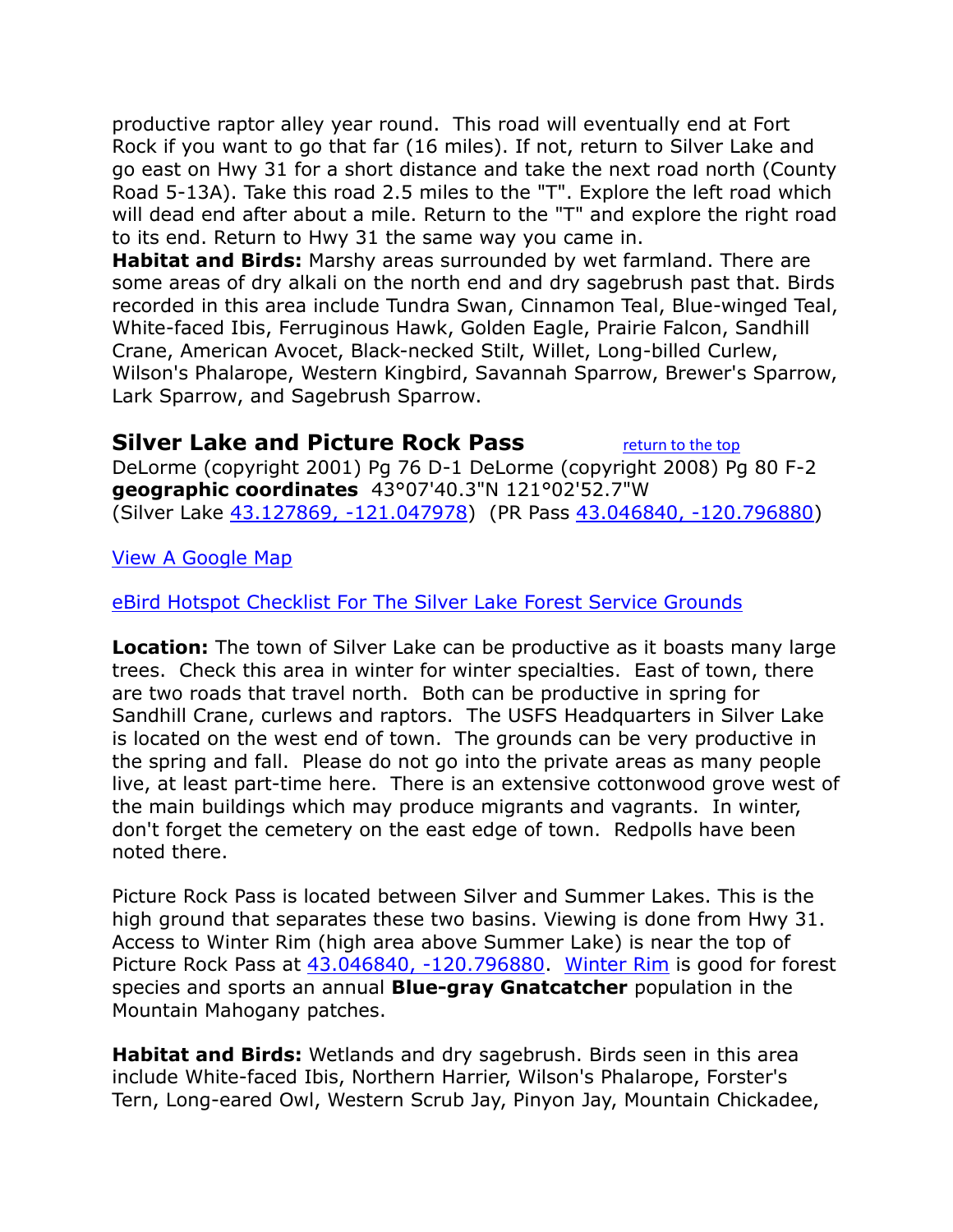Gray Flycatcher, Townsend's Solitaire, Brewer's Sparrow, Cassin's Finch, and many more.

#### <span id="page-5-0"></span>**Silver Creek Marsh Campground** [return to the top](#page-0-0)

DeLorme (copyright 2001) Pg 39 D-8 DeLorme (copyright 2008) Pg 57 F-10 **geographic coordinates** 43°00'23.2"N 121°08'05.8"W [\(43.006457, -121.134939](https://www.google.com/maps/place/43°00))

[View A Google Map](http://maps.google.com/maps/ms?hl=en&ie=UTF8&msa=0&msid=108036481085398338899.00046dea5ea4fa6438564&ll=43.022722,-120.775452&spn=1.724818,4.216003&z=9)

[eBird Hotspot Checklist For Silver Creek Marsh CG](http://ebird.org/ebird/hotspot/L2268053?yr=all&m=&rank=mrec)

**Location, Habitat, and Birds:** Go to the [Basin & Range Birding Trail.](https://web.archive.org/web/20120303232437/http:/www.basinrangebirdingtrail.com/map.php?c=lake) Click on Silver Creek Marsh Campground at the bottom of the page.

#### <span id="page-5-1"></span>**East Bay Campground (Thompson Reservoir) [return to the top](#page-0-0)**

DeLorme (copyright 2001) Pg 31 A-8 DeLorme (copyright 2008) Pg 80 F-1 **geographic coordinates** 42°56'37.2"N 121°03'57.5"W [\(42.943667, -121.065971](https://www.google.com/maps/place/42°56))

[View A Google Map](http://maps.google.com/maps/ms?hl=en&ie=UTF8&msa=0&msid=108036481085398338899.00046dea5ea4fa6438564&ll=43.022722,-120.775452&spn=1.724818,4.216003&z=9)

[eBird Hotspot Checklist For East Bay CG](http://ebird.org/ebird/hotspot/L950908?yr=all&m=&rank=mrec)

#### **Location, Habitat, and Birds: Highly recommended in Shorebird**

**season!!** Go to the [Basin & Range Birding Trail.](https://web.archive.org/web/20120303232437/http:/www.basinrangebirdingtrail.com/map.php?c=lake) Click on East Bay Campground at the bottom of the page. Easy to find. From just west of Silver Lake, take East Bay Road for 15.0 miles to the campground. Look for side roads that give you access to more shoreline. The forest is productive for forest species like Fox Sparrow, White-headed Woodpecker, Dusky Flycatcher and the "Thick-billed" Fox Sparrow. If you're a big eater and it's dinner time, call ahead and make reservations for the [Cowboy Dinner Tree](http://www.cowboydinnertree.net/) [\(43.063904, -121.057532\)](https://www.google.com/maps/place/43°03) which is off East Bay Road. You won't walk away hungry.

#### <span id="page-5-2"></span>**Sycan Marsh** [return to the top](#page-0-0)

DeLorme (copyright 2001) Pg 31 B-8 DeLorme (copyright 2008) Pg 84 A-1 **geographic coordinates** 42°48'08.9"N 121°03'30.0"W [\(42.802467, -121.058344](https://www.google.com/maps/place/42°48))

[View A Google Map](http://maps.google.com/maps/ms?hl=en&ie=UTF8&msa=0&msid=108036481085398338899.00046de70f9f3832705ba&ll=42.969487,-121.040497&spn=0.863167,2.108002&z=10) (Driving Directions)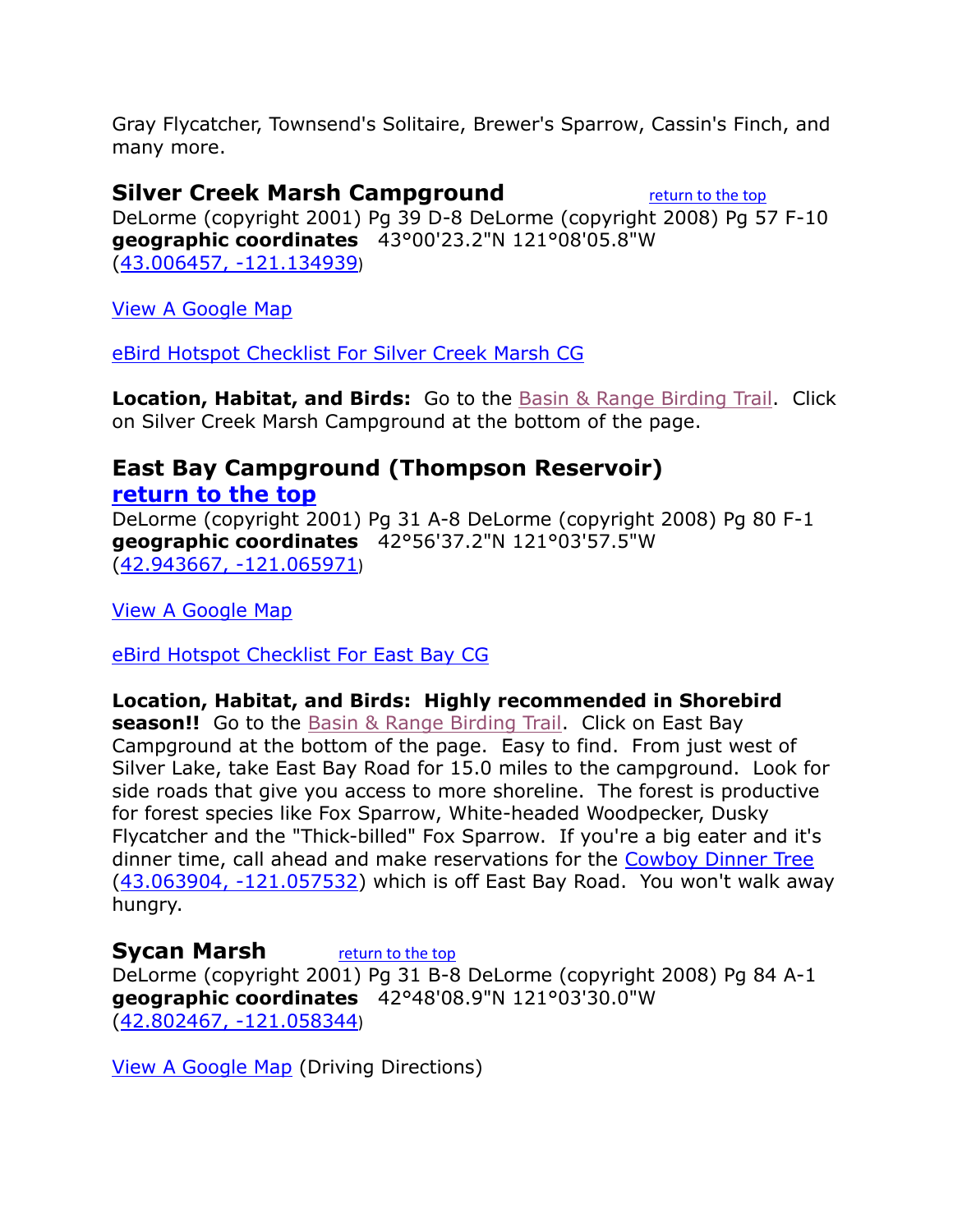#### [eBird Hotspot Checklist For Sycan Marsh](http://ebird.org/ebird/hotspot/L966471?yr=all&m=&rank=mrec)

#### **Location, Habitat, and Birds:** [Audubon Important Bird Area](http://www.audubonportland.org/issues/statewide/iba/iba-map/sycan)

<span id="page-6-0"></span>**Duncan Reservoir** [return to the top](#page-0-0) DeLorme (copyright 2001) Pg 76 D-1 DeLorme (copyright 2008) Pg 84 A-1 **geographic coordinates** 43°04'16.7"N 120°56'41.7"W [\(43.071309, -120.944909](https://www.google.com/maps/place/43°04))

#### [View A Google Map](http://maps.google.com/maps/ms?hl=en&ie=UTF8&msa=0&msid=108036481085398338899.00046de70f9f3832705ba&ll=42.969487,-121.040497&spn=0.863167,2.108002&z=10)

**Location, Habitat, and Birds:** From the cemetery on the east end of Silver Lake, drive 4.7 miles east on Hwy 31. Go past the power lines that cross the road. Turn right on Duncan Road. Go 0.8 miles and turn right on the dirt road that is signed to Duncan Reservoir (about 4 miles from this sign). Duncan Reservoir is a small reservoir that is mostly of interest in the spring and fall. This can be a productive side trip during migration and should be included if you are visiting the Summer Lake area during this time. Shorebirds can be abundant and waterfowl like geese and ducks are usually present. There is a marshy end to the lake and the area below the dam can be birdy in migration and summer.

#### **Fremont Point (Winter Rim)** [return to the top](#page-0-0)

<span id="page-6-1"></span>

DeLorme (copyright 2001) Pg 72 A-1 DeLorme (copyright 2008) Pg 84 A-2 **geographic coordinates** 43°01'46.8"N 120°47'27.0"W North Access [43.029655, -120.790839](https://www.google.com/maps/place/43°01)  South Access [42.775867, -120.783083](https://www.google.com/maps/place/42°46)

#### [View A Google Map](http://maps.google.com/maps/ms?hl=en&ie=UTF8&msa=0&msid=108036481085398338899.00046dea5ea4fa6438564&ll=43.022722,-120.775452&spn=1.724818,4.216003&z=9)

**Location, Habitat, and Birds:** Go to the [Basin & Range Birding Trail.](https://web.archive.org/web/20120303232437/http:/www.basinrangebirdingtrail.com/map.php?c=lake) Click on Freemont Point at the bottom of the page.

#### <span id="page-6-2"></span>**Summer Lake Wildlife Area** [return to the top](#page-0-0)

DeLorme (copyright 2001) Pg 72 A-1 DeLorme (copyright 2008) Pg 84 A-2 **geographic coordinates** 42°57'18.2"N 120°47'12.3"W [\(42.955059, -120.786762\)](https://www.google.com/maps/place/42°57)

[View A Google Map](http://maps.google.com/maps/ms?hl=en&ie=UTF8&msa=0&msid=108036481085398338899.00046dea5ea4fa6438564&ll=43.022722,-120.775452&spn=1.724818,4.216003&z=9)

[eBird Hotspot Checklist For Summer Lake WA](http://ebird.org/ebird/hotspot/L444656?yr=all&m=&rank=mrec)

**Location, Habitat, and Birds:** Go to the **[Basin & Range Birding Trail.](https://web.archive.org/web/20120303232437/http:/www.basinrangebirdingtrail.com/map.php?c=lake)** Click on Summer Lake Wildlife Area at the bottom of the page. [Link to Portland](http://www.audubonportland.org/issues/statewide/iba/iba-map/summerlake)  [Audubon Important Bird Area](http://www.audubonportland.org/issues/statewide/iba/iba-map/summerlake)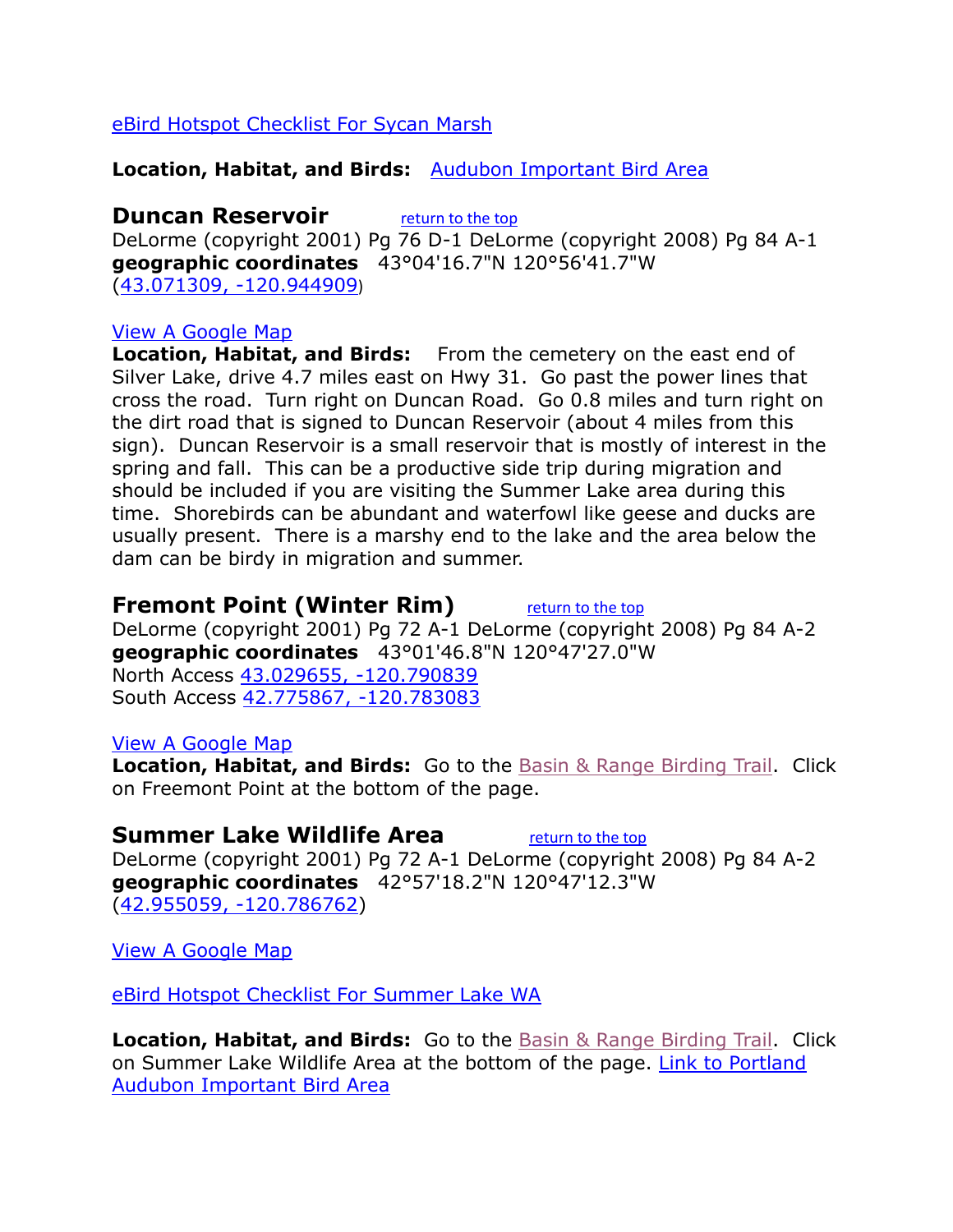# <span id="page-7-0"></span>**PAISLEY/ABERT AREA**

#### <span id="page-7-1"></span>**Marster Spring Campground [return to the top](#page-0-0)**

DeLorme (copyright 2001) Pg 72 B-2 DeLorme (copyright 2008) Pg 84 C-3 **geographic coordinates** 42°38'19.0"N 120°36'16.2"W [\(42.6386, -120.60449](https://www.google.com/maps/place/42°38))

[View A Google Map](http://maps.google.com/maps/ms?hl=en&ie=UTF8&msa=0&msid=108036481085398338899.00046dea5ea4fa6438564&ll=43.022722,-120.775452&spn=1.724818,4.216003&z=9)

[eBird Hotspot Checklist For Marster Spring CG](http://ebird.org/ebird/hotspot/L2267369?yr=all&m=&rank=mrec)

**Location, Habitat, and Birds:** Go to the **[Basin & Range Birding Trail.](https://web.archive.org/web/20120303232437/http:/www.basinrangebirdingtrail.com/map.php?c=lake)** Click on Marster Spring Campground at the bottom of the page.

<span id="page-7-2"></span>**Paisley** [return to the top](#page-0-0) DeLorme (copyright 2001) Pg 72 B-2 DeLorme (copyright 2008) Pg 84 B-3 **geographic coordinates** 42°41'36.2"N 120°32'44.7"W (Paisley [42.693377, -120.545762\)](https://www.google.com/maps/place/42°41) (Paisley Sewer Ponds [42.697505, -120.536793\)](https://www.google.com/maps/place/42°41) (Lover's Lane [42.68906, -120.52971\)](https://www.google.com/maps/place/42°41) [View A Google Map](http://maps.google.com/maps/ms?hl=en&source=hp&ie=UTF8&msa=0&msid=108036481085398338899.0004788bc87ede911cbb7&z=14)

[eBird Hotspot Checklist For Paisley](http://ebird.org/ebird/hotspot/L1275751?yr=all&m=&rank=mrec)

[eBird Hotspot Checklist For Lover's Lane](http://ebird.org/ebird/hotspot/L3723247?yr=all&m=&rank=mrec)

**Location:** Paisley is 12 miles south of Summer Lake on Hwy 31 and 44 miles north of Lakeview.

**Habitat and Birds:** Paisley is found in a low area east of the Fremont National Forest and right next to Chewaucan Marsh. Lush farmlands and riparian areas are bordered by dry desert. Forests are nearby to the west. In Paisley, you should always check for migrants. Check out the Paisley Sewage Ponds by turning north on Green Street (near the school). Go north until the road reaches the canal and turn right (east). This road will take you to the sewer pond gate. You can enter the gate and bird around the ponds. BE SURE TO CLOSE THE GATE WHEN YOU LEAVE. Continue on along the canal as long as you like. Return to the school along Hwy 31 and backtrack west to Main Street. Go south (left) on Main Street and drive to the end. Turn right (east) and look for an old cemetery. Bird this area. Return to Hwy 31 and go east a couple of blocks to Green Street. Turn right (south) and take this road as it turns east and becomes Lover's Lane. Take **Lover's Lane** east across Hwy 31 and bird it until it ends. Look for Bobolinks here in the summer.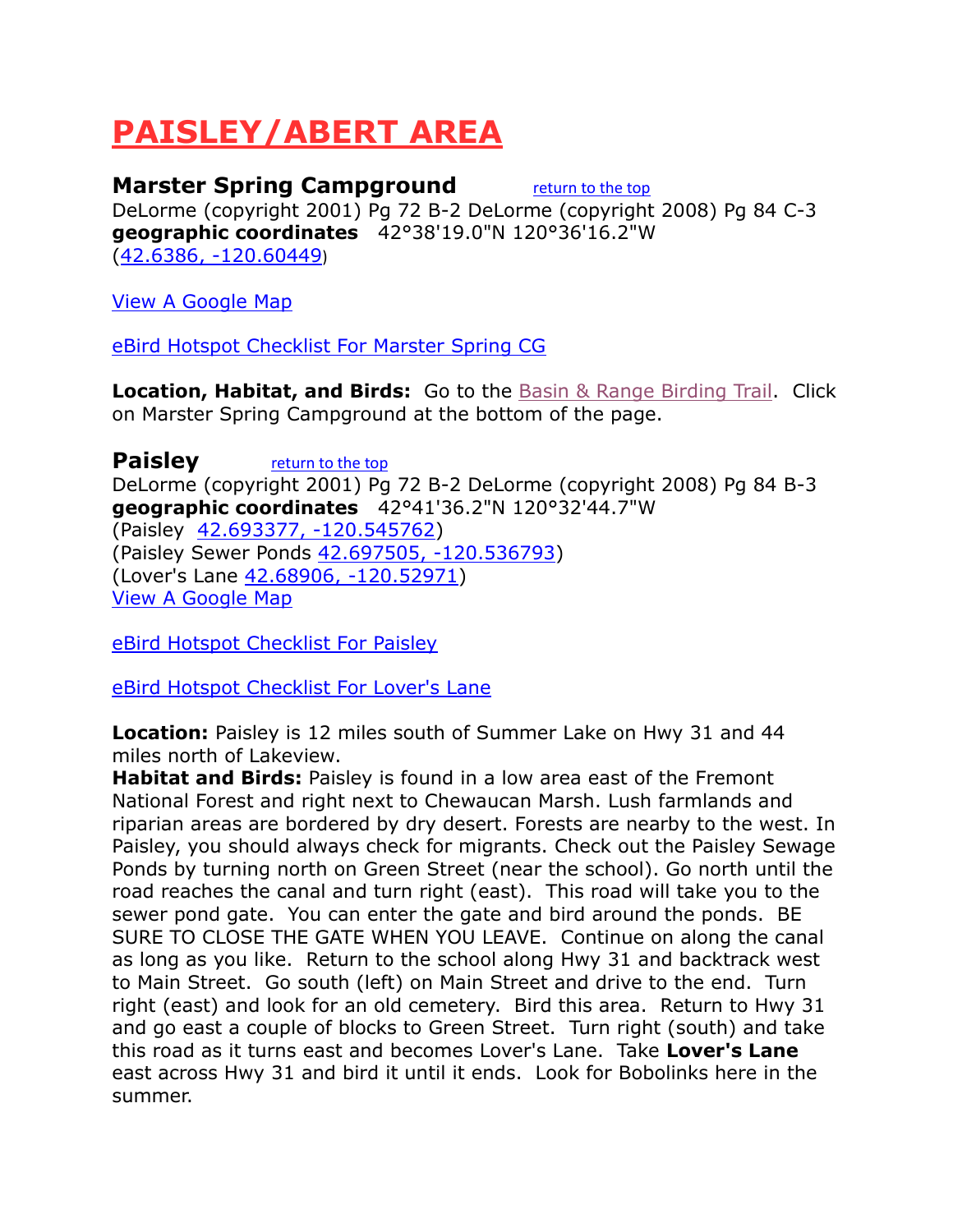<span id="page-8-0"></span>**Lake Abert** *[return to the top](#page-0-0)* DeLorme (copyright 2001) Pg 72 B-4 DeLorme (copyright 2008) Pg 84 C-5 **geographic coordinates** 42°34'28.5"N 120°11'19.9"W [\(42.574590, -120.188860](https://www.google.com/maps/place/42°34))

[View A Google Map](http://maps.google.com/maps/ms?hl=en&ie=UTF8&msa=0&msid=108036481085398338899.00046de76cc9cdcd84cee&ll=42.415346,-120.481567&spn=1.741783,4.216003&z=9)

[eBird Hotspot Checklist For Lake Abert](http://ebird.org/ebird/hotspot/L159585?yr=all&m=&rank=mrec)

**Location, Habitat, and Birds:** Go to the [Basin & Range Birding Trail.](https://web.archive.org/web/20120303232437/http:/www.basinrangebirdingtrail.com/map.php?c=lake) Click on Lake Abert at the bottom of the page.

<span id="page-8-1"></span>**Chandler State Wayside** [return to the top](#page-0-0) DeLorme (copyright 2001) Pg 72 C-3 DeLorme (copyright 2008) Pg 84 D-4 **geographic coordinates** 42°24'38.5"N 120°17'28.4"W [\(42.410681, -120.291222\)](https://www.google.com/maps/place/42°24) [View A Google Map](http://maps.google.com/maps/ms?hl=en&ie=UTF8&msa=0&msid=108036481085398338899.00046de76cc9cdcd84cee&ll=42.415346,-120.481567&spn=1.741783,4.216003&z=9)

[eBird Hotspot Checklist For Chandler SW](http://ebird.org/ebird/hotspot/L732902?yr=all&m=&rank=mrec)

**Location, Habitat, and Birds:** Go to the [Basin & Range Birding Trail.](https://web.archive.org/web/20120303232437/http:/www.basinrangebirdingtrail.com/map.php?c=lake) Click on Chandler State Wayside at the bottom of the page.

### <span id="page-8-2"></span>**HART MOUNTAIN AREA**

<span id="page-8-3"></span>**Crump Lake** [return to the top](#page-0-0) DeLorme (copyright 2001) Pg 73 D-5 DeLorme (copyright 2008) Pg 85 D-6 **geographic coordinates** 42°16'09.9"N 119°52'27.7"W [\(42.269415, -119.874366\)](https://www.google.com/maps/place/42°16) [View A Google Map](http://maps.google.com/maps/ms?hl=en&ie=UTF8&msa=0&msid=108036481085398338899.00046dea45127ab67172b&ll=42.317939,-119.841614&spn=1.744485,4.216003&z=9)

[eBird Hotspot Checklist For Crump Lakes](http://ebird.org/ebird/hotspot/L966559?yr=all&m=&rank=mrec)

**Location, Habitat, and Birds:** Go to the [Basin & Range Birding Trail.](https://web.archive.org/web/20120303232437/http:/www.basinrangebirdingtrail.com/map.php?c=lake) Click on Crump Lake at the bottom of the page.

<span id="page-8-4"></span>**Hart Bar** *[return to the top](#page-0-0)* DeLorme (copyright 2001) Pg 73 C-5 DeLorme (copyright 2008) Pg 85 C-6 **geographic coordinates** 42°26'21.7"N 119°51'49.0"W [\(42.43937, -119.8636\)](https://www.google.com/maps/place/42°26)

[View A Google Map](http://maps.google.com/maps/ms?hl=en&ie=UTF8&msa=0&msid=108036481085398338899.00046dea45127ab67172b&ll=42.317939,-119.841614&spn=1.744485,4.216003&z=9)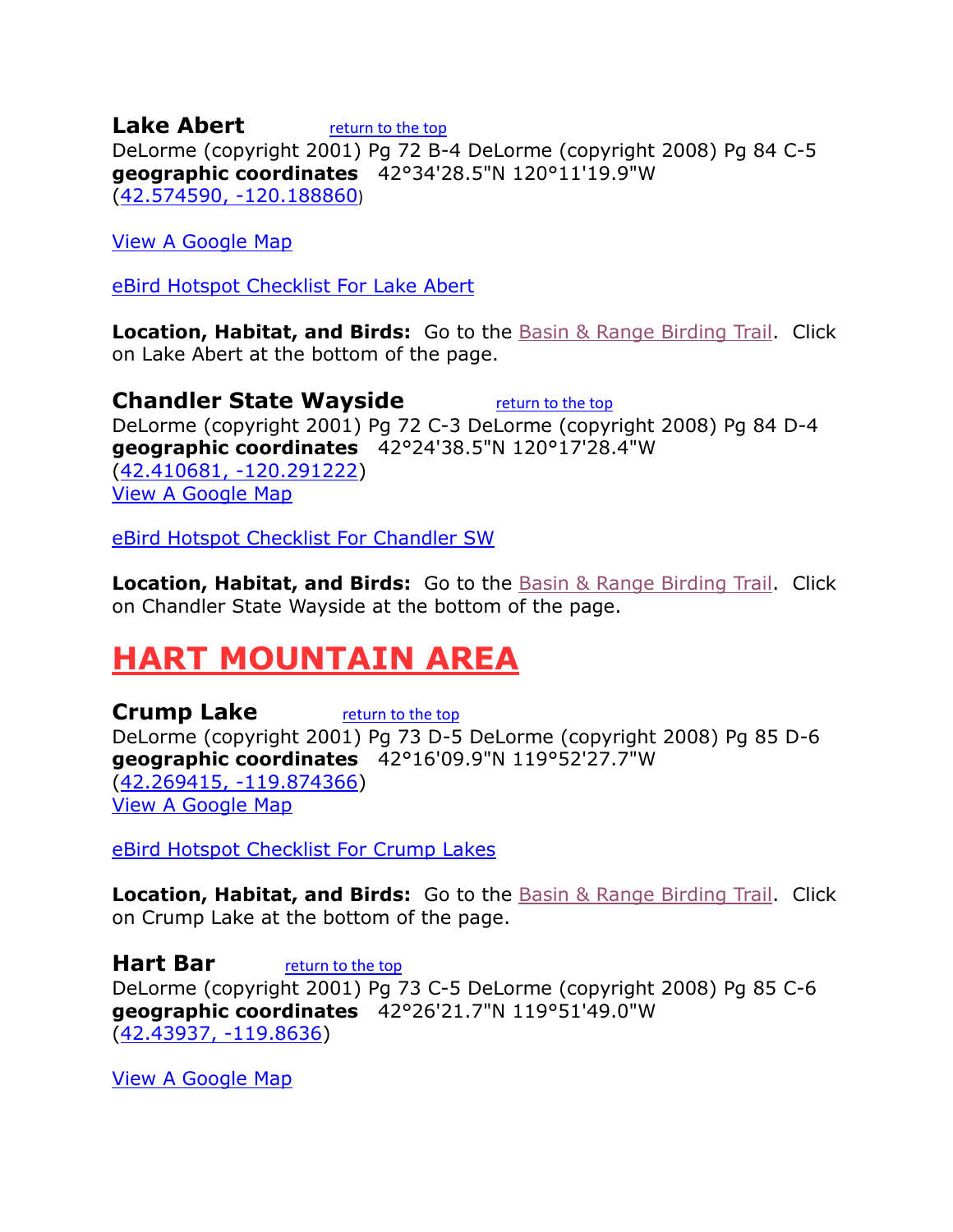**Location, Habitat, and Birds:** Go to the [Basin & Range Birding Trail.](https://web.archive.org/web/20120303232437/http:/www.basinrangebirdingtrail.com/map.php?c=lake) Click on Hart Bar at the bottom of the page.

#### <span id="page-9-0"></span>**Hart Mountain & Hart Mountain Campground**

[return to the top](#page-0-0) DeLorme (copyright 2001) Pg 73 C-5 DeLorme (copyright 2008) Pg 85 C-6 **geographic coordinates** 42°32'56.3"N 119°39'20.9"W Hart Mt. CG [42.499011, -119.689515](https://www.google.com/maps/place/42°29) Refuge HQ [42.548969, -119.655799](https://www.google.com/maps/place/42°32)

[View A Google Map](http://maps.google.com/maps/ms?hl=en&ie=UTF8&msa=0&msid=108036481085398338899.00046dea45127ab67172b&ll=42.317939,-119.841614&spn=1.744485,4.216003&z=9)

[eBird Hotspot Checklist For Hart Mt NAR](http://ebird.org/ebird/hotspot/L360290?yr=all&m=&rank=mrec)

[Hart Mountain Info Website](http://gorp.away.com/gorp/resource/us_nwr/or_hart.htm)

**Location, Habitat, and Birds:** Go to the [Basin & Range Birding Trail.](https://web.archive.org/web/20120303232437/http:/www.basinrangebirdingtrail.com/map.php?c=lake) Click on Hart Mountain Campground at the bottom of the page.

### <span id="page-9-1"></span>**LAKEVIEW AREA**

<span id="page-9-2"></span>**Bullard Canyon** [return to the top](#page-0-0) DeLorme (copyright 2001) Pg 72 D-3 DeLorme (copyright 2008) Pg 84 E-4 **geographic coordinates** 42°11'29.1"N 120°19'57.9"W [\(42.191406, -120.332746](https://www.google.com/maps/place/42°11))

[View A Google Map](http://maps.google.com/maps/ms?hl=en&ie=UTF8&msa=0&msid=108036481085398338899.00046de76cc9cdcd84cee&ll=42.415346,-120.481567&spn=1.741783,4.216003&z=9)

[eBird Hotspot Checklist For Bullard Canyon](http://ebird.org/ebird/hotspot/L1659381?yr=all&m=&rank=mrec)

[Lakeview City Information](http://www.citytowninfo.com/places/oregon/lakeview)

**Location, Habitat, and Birds:** Go to the [Basin & Range Birding Trail.](https://web.archive.org/web/20120303232437/http:/www.basinrangebirdingtrail.com/map.php?c=lake) Click on Bullard Canyon at the bottom of the page.

<span id="page-9-3"></span>**Lakeview Sewage Ponds** *[return to the top](#page-0-0)* DeLorme (copyright 2001) Pg 72 D-3 DeLorme (copyright 2008) Pg 84 E-4 **geographic coordinates** 42°10'43.7"N 120°21'59.2"W [\(42.178816, -120.366433\)](https://www.google.com/maps/place/42°10)

[View A Google Map](http://maps.google.com/maps/ms?hl=en&ie=UTF8&msa=0&msid=108036481085398338899.00046de76cc9cdcd84cee&ll=42.415346,-120.481567&spn=1.741783,4.216003&z=9)

[eBird Hotspot Checklist For Lakeview Sewage Ponds](http://ebird.org/ebird/hotspot/L575740?yr=all&m=&rank=mrec)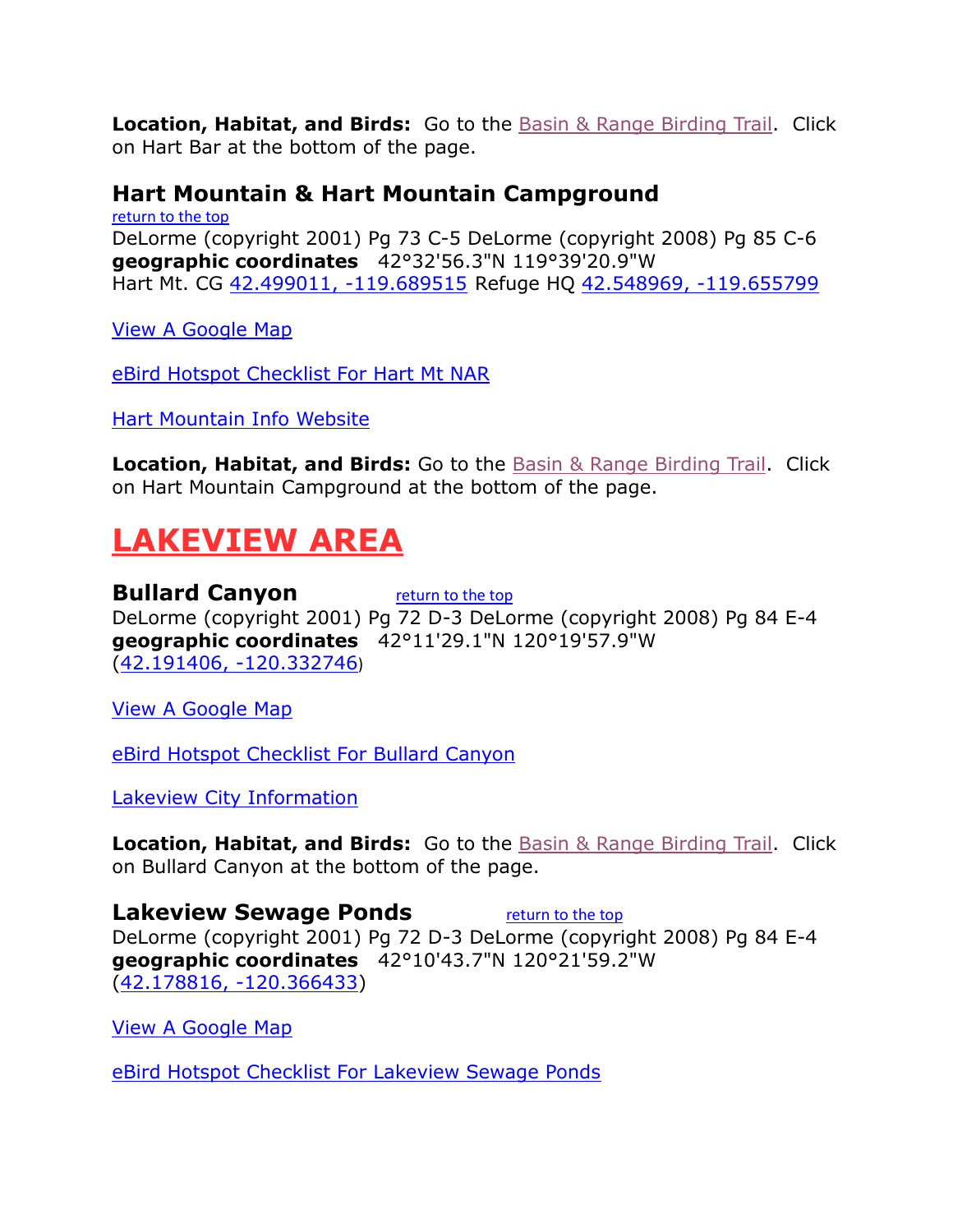#### [Lakeview City Information](http://www.citytowninfo.com/places/oregon/lakeview)

**Location, Habitat, and Birds:** Go to the [Basin & Range Birding Trail.](https://web.archive.org/web/20120303232437/http:/www.basinrangebirdingtrail.com/map.php?c=lake) Click on Lakeview Settling Ponds at the bottom of the page.

#### <span id="page-10-0"></span>**Dog Lake Campground** [return to the top](#page-0-0)

DeLorme (copyright 2001) Pg 72 D-2 DeLorme (copyright 2008) Pg 84 E-2 **geographic coordinates** 42°05'36.6"N 120°42'12.9"W [\(42.093502, -120.703583\)](https://www.google.com/maps/place/42°05)

[View A Google Map](http://maps.google.com/maps/ms?hl=en&ie=UTF8&msa=0&msid=108036481085398338899.00046de76cc9cdcd84cee&ll=42.415346,-120.481567&spn=1.741783,4.216003&z=9)

[eBird Hotspot Checklist For Dog Lake CG](http://ebird.org/ebird/hotspot/L966496?yr=all&m=&rank=mrec)

**Location, Habitat, and Birds:** Go to the [Basin & Range Birding Trail.](https://web.archive.org/web/20120303232437/http:/www.basinrangebirdingtrail.com/map.php?c=lake) Click on Dog Lake Campground at the bottom of the page.

<span id="page-10-1"></span>**Goose Lake** [return to the top](#page-0-0) DeLorme (copyright 2001) Pg 72 D-3 DeLorme (copyright 2008) Pg 84 E-4 **geographic coordinates** 41°59'34.8"N 120°17'53.1"W [\(41.993001, -120.298078](https://www.google.com/maps/place/41°59))

[View A Google Map](http://maps.google.com/maps/ms?hl=en&ie=UTF8&msa=0&msid=108036481085398338899.00046de76cc9cdcd84cee&ll=42.415346,-120.481567&spn=1.741783,4.216003&z=9)

[eBird Hotspot Checklist For Goose Lake](http://ebird.org/ebird/hotspot/L893716?yr=all&m=&rank=mrec)

**Location, Habitat, and Birds:** Go to the [Basin & Range Birding Trail.](https://web.archive.org/web/20120303232437/http:/www.basinrangebirdingtrail.com/map.php?c=lake) Click on Goose Lake at the bottom of the page.

<span id="page-10-2"></span>**Kelley Creek Canyon** [return to the top](#page-0-0) DeLorme (copyright 2001) Pg 72 D-3 DeLorme (copyright 2008) Pg 84 F-4 **geographic coordinates** 42°00'41.6"N 120°17'32.5"W [\(42.01155, -120.29235](https://www.google.com/maps/place/42°00))

#### [View A Google Map](http://maps.google.com/maps/ms?hl=en&ie=UTF8&msa=0&msid=108036481085398338899.00046de76cc9cdcd84cee&ll=42.415346,-120.481567&spn=1.741783,4.216003&z=9)

**Location, Habitat, and Birds:** This beautiful canyon climbs up off HWY 395 to the east two miles north of the California State Line. It runs about five mile up into the Warner Mountains. You will be on FSRD 011/ Lake Co.1- 18. This is an outstanding site to bird in late May through late July. It is here that MerryLynn and Mike Denny first discovered a pair of Plumbeous Vireos building a nest in the lower bows of an incense cedar on13 July, 1996.Other interesting bird species in this canyon include the Juniper Titmice and hybrid Red-naped X Red-breasted Sapsuckers. An exciting occurrence in Kelley Creek Canyon is the large diversity of butterflies in mid-summer that nectar-feed on the many patches of blooming dog bane. Buckeye Butterflies,